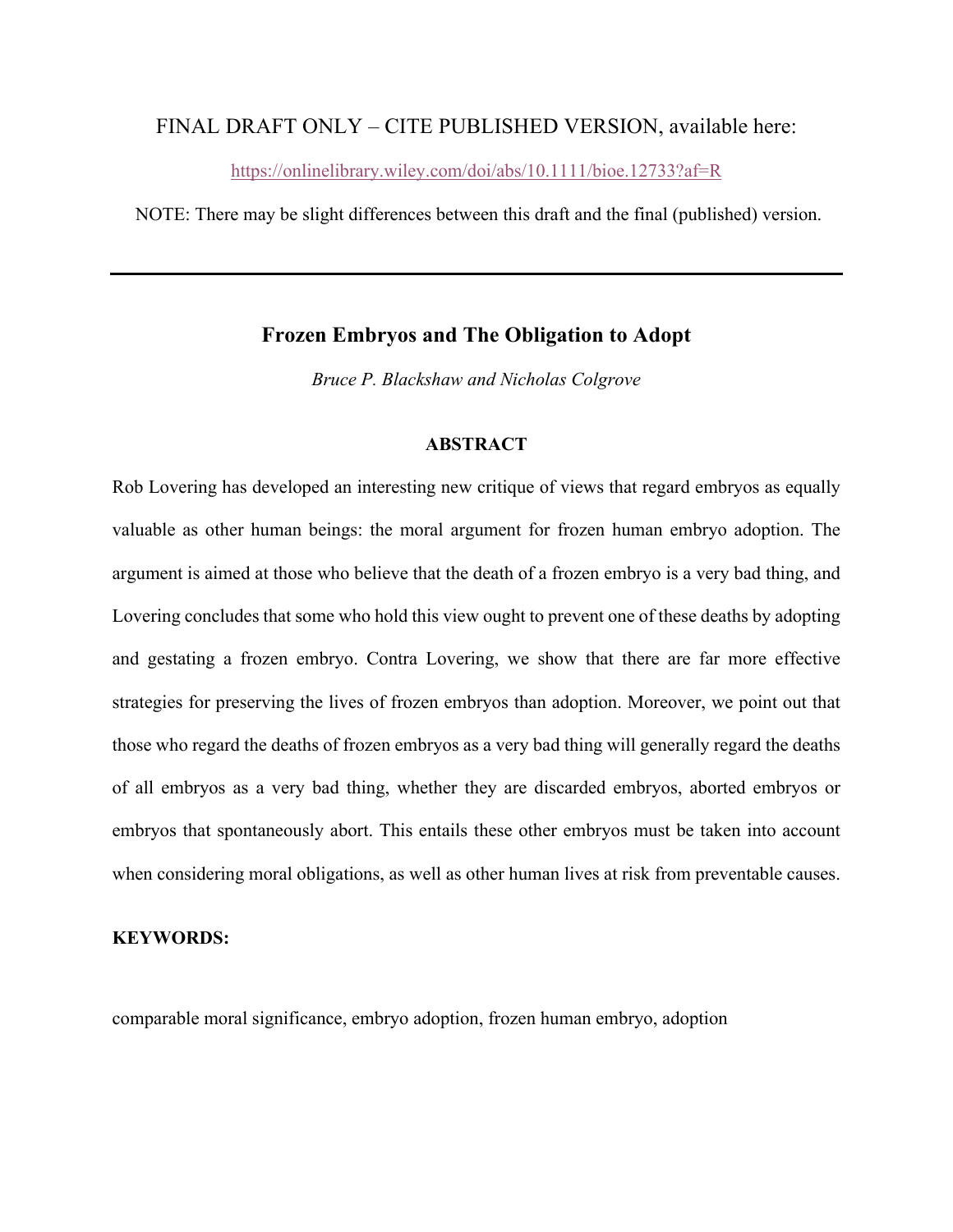#### **INTRODUCTION**

In recent years, Rob Lovering has developed several arguments that challenge the plausibility of the account of human persons known as the substance view, which asserts that all human beings are of equal value, whether they are embryos or adults.<sup>1</sup> He has now developed an interesting new argument, which he refers to as the *moral argument for frozen human embryo adoption*, and which we will refer to as the *moral argument.*<sup>2</sup>

Lovering's moral argument draws on two of his previous arguments. The *embryo rescue argument* claims it is strongly counterintuitive to rescue ten frozen embryos instead of a five-year-old human being, and hence serves as a *reductio* argument against the substance view.3 The *embryo mortality argument* notes that a high percentage of pregnancies end in spontaneous abortion, resulting in the deaths of many millions of human beings each year.4 Lovering suggests that substance view proponents have a strong moral obligation to act to reduce these deaths—which he contends is absurd and hence another *reductio*. Further, they fail to act in ways that will mitigate spontaneous abortion, implying either that they are acting immorally or they do not hold their views regarding the intrinsic value of all human beings seriously.5

<sup>1</sup> See Lovering, R. (2013). The substance view: a critique. *Bioethics* 27(*5*): 263-70, Lovering, R. (2014). The substance view: a critique (part 2). *Bioethics* 28(*7*): 378-86, and Lovering, R. (2017). The substance view: a critique (part 3). *Bioethics* 31(*4*): 305-12.

<sup>2</sup> Lovering, R. (2019). A moral argument for frozen human embryo adoption. *Bioethics* [Epub ahead of print: 26 Nov 2019] DOI: 10.1111/bioe.12671.

 $3$  Lovering (2014), op. cit. note 1 and Lovering (2017), op. cit. note 1.

<sup>4</sup> Lovering (2013), op. cit. note 1 and Lovering (2017), op. cit. note 1.

 $<sup>5</sup>$  Lovering (2017), op. cit. note 1, p. 268.</sup>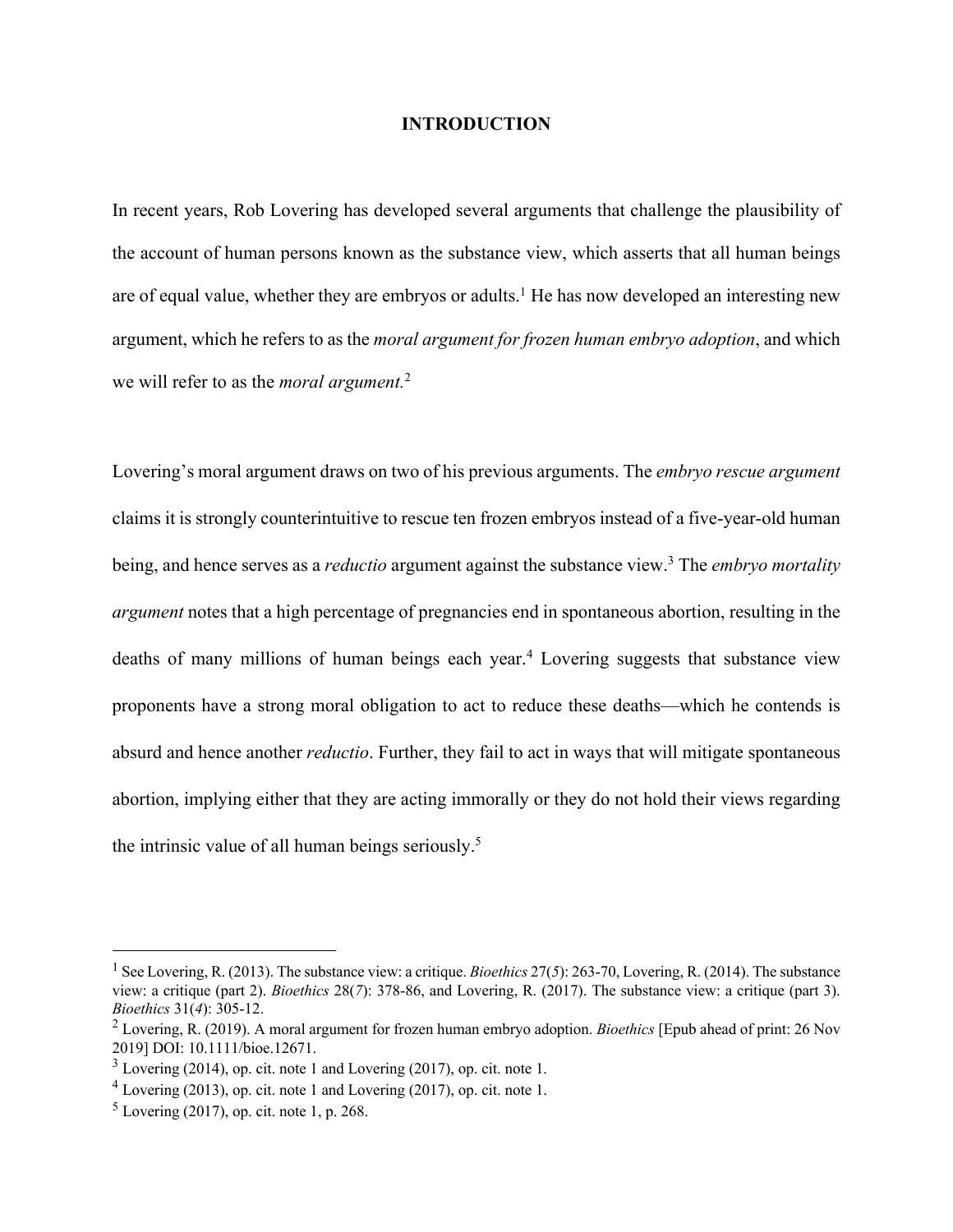Lovering's *moral argument* combines elements of the embryo rescue argument and the embryo mortality argument—the idea of rescuing embryos from death from the former, and the moral obligations we might infer from the substance view from the latter. Although he avoids explicit mention of the substance view, its proponents are amongst his targets, as can be seen by his first premise—that "the death of a frozen embryo is a very bad thing."6 As the substance view regards all human beings as equally valuable, and the death of a child or adult is generally thought of as a very bad thing, it follows that proponents of the substance view regard the death of an embryo as a very bad thing. Lovering proceeds to note that on this premise, there are millions of surplus embryos—valuable human beings—frozen at the very beginning of their lives, and in danger of being discarded and subsequently killed. Consequently, if the death of an embryo is thought to be very bad, he argues there is a moral obligation for at least some people to act to prevent at least one of these deaths.

Lovering states that one possible use of his argument is to serve as a *reductio ad absurdum* of views that entail that the death of an embryo is a very bad thing. He suggests that it might also serve to show proponents of these views as acting in a manner that is morally criticizable or immoral—that they are being inconsistent with their beliefs.

Here, we examine Lovering's claims. After outlining the moral argument in detail, we respond in two parts. First, we challenge Lovering's suggestion that the moral argument serves as a *reductio*

 $6$  Lovering (2019), op. cit. note 2, p. 2. We mention the first premise here, but will unpack the details of Lovering's argument in the next section.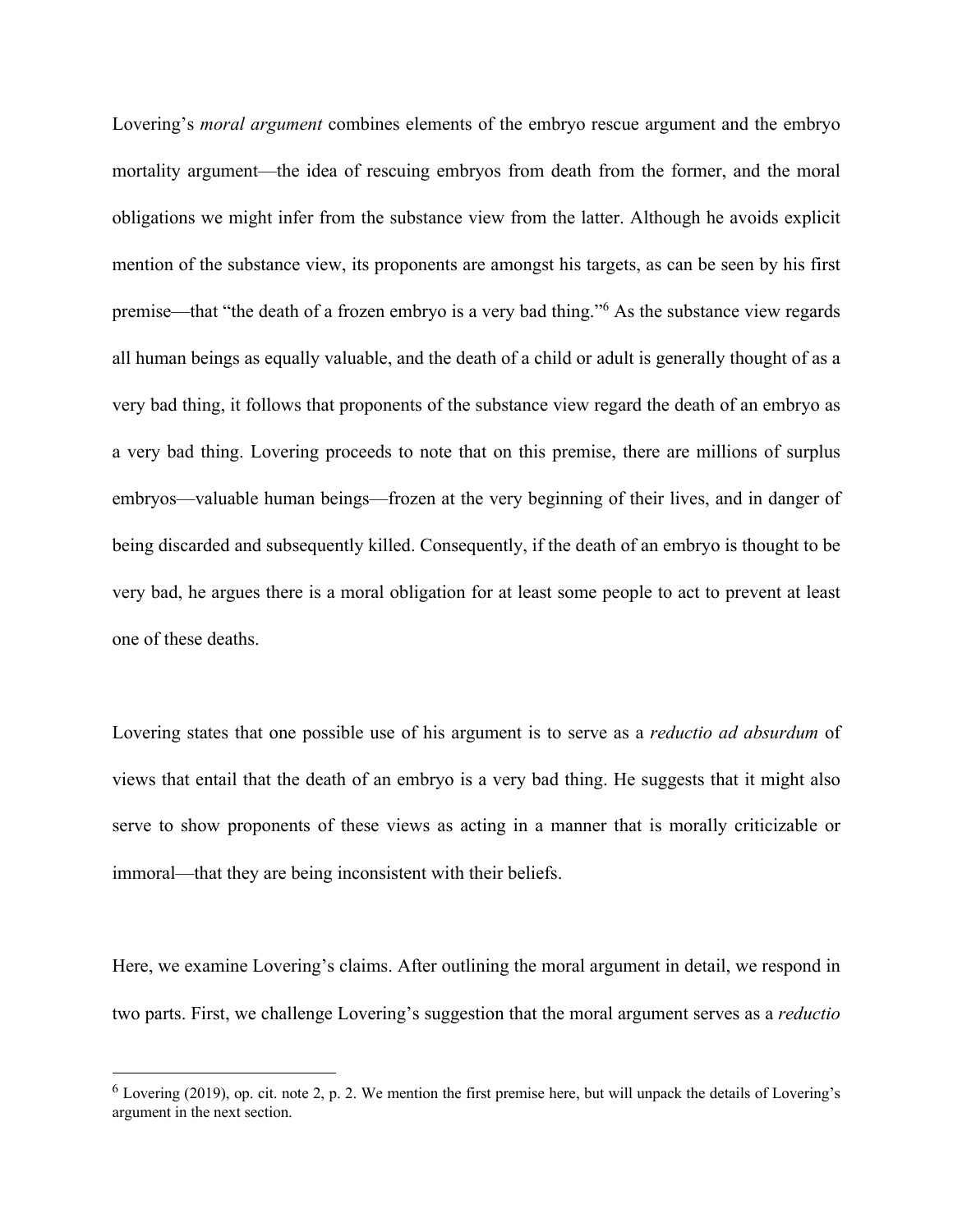for views (such as the substance view) that entail the death of a frozen embryo is a very bad thing. Second, we show that proponents of the substance view and others who regard the death of a frozen embryo as a very bad thing are not morally obliged to adopt and gestate frozen embryos—there are far more effective strategies for preserving the lives of frozen embryos than adoption. Moreover, we point out that those who regard the deaths of frozen embryos as a very bad thing will generally regard the deaths of *all* embryos as a very bad thing, whether they are discarded embryos, aborted embryos or embryos that spontaneously abort. This entails these other embryos must be taken into account when considering moral obligations.

### **THE MORAL ARGUMENT FOR FROZEN EMBRYO ADOPTION**

Lovering's moral argument proceeds as follows<sup>7</sup>:

- P1. The death of a frozen embryo is a very bad thing.
- P2. Via embryo adoption, it is in some people's power to prevent the death of at least one frozen embryo without thereby sacrificing anything of comparable moral significance.
- P3. If it is in one's power to prevent something very bad from happening without thereby sacrificing anything of comparable moral importance, one ought, morally speaking, to do so.
- C: Therefore, said people ought to prevent the death of at least one frozen embryo via embryo adoption.

As noted above, those who believe P1 (e.g., proponents of the substance view) often claim that the

death of an embryo is comparable to the death of a born human being. Hence, such deaths are a

 $<sup>7</sup>$  Lovering (2019), op. cit. note 2, p. 2.</sup>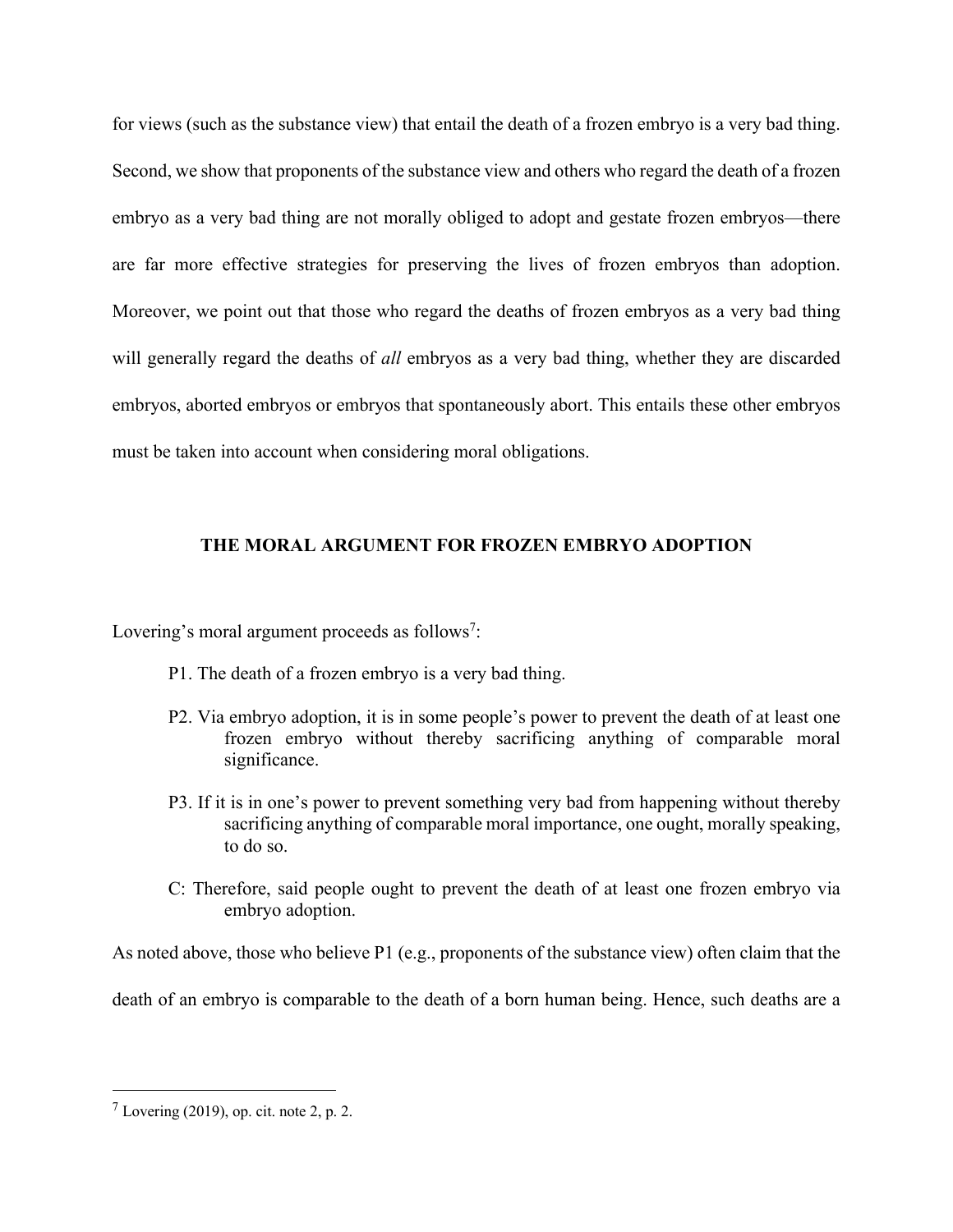"very bad thing." For the sake of argument, Lovering grants that this "moral assessment of the death of a frozen embryo is correct."8

P2 has two parts: (i) some people *can* save at least one frozen embryo and (ii) this can be done without surrendering something "of comparable moral significance." Claim (i) is uncontroversial. Claim (ii) requires an explanation. The death of a frozen embryo is, we are assuming, "a very bad thing." But what "costs" come with the adoption process? Those Lovering lists include the financial cost of adoption, the costs of carrying an embryo to term, giving birth, and—if embryo adoption entails raising the child—all of the sacrifices associated with parenting more generally.<sup>9</sup> Believers in P1, Lovering claims, will usually take the death of an individual human being to be *worse* than the "negatives" listed here.<sup>10</sup> Hence, P2 applies to those particular believers in P1 (i.e., those who think the death of a frozen embryo is worse than the "costs" of adoption). In their case, if they have the power to adopt, then they can do so without "sacrificing anything of comparable moral significance."

Lastly, P3 comes from Peter Singer. According to Singer, P3 is consistent with a wide range of moral perspectives.<sup>11</sup> It aligns with consequentialist theories because it states that we ought to do good when, on balance, doing good comes with relatively little costs. It aligns with nonconsequentialist theories as well, Singer claims, "because the injunction to prevent what is bad

<sup>8</sup> Ibid: 5.

 $9$  Ibid: 4.

 $10$  Ibid.

<sup>&</sup>lt;sup>11</sup> Singer, P. (2011). *Practical ethics*, 3<sup>rd</sup> Ed. Cambridge, UK: Cambridge University Press.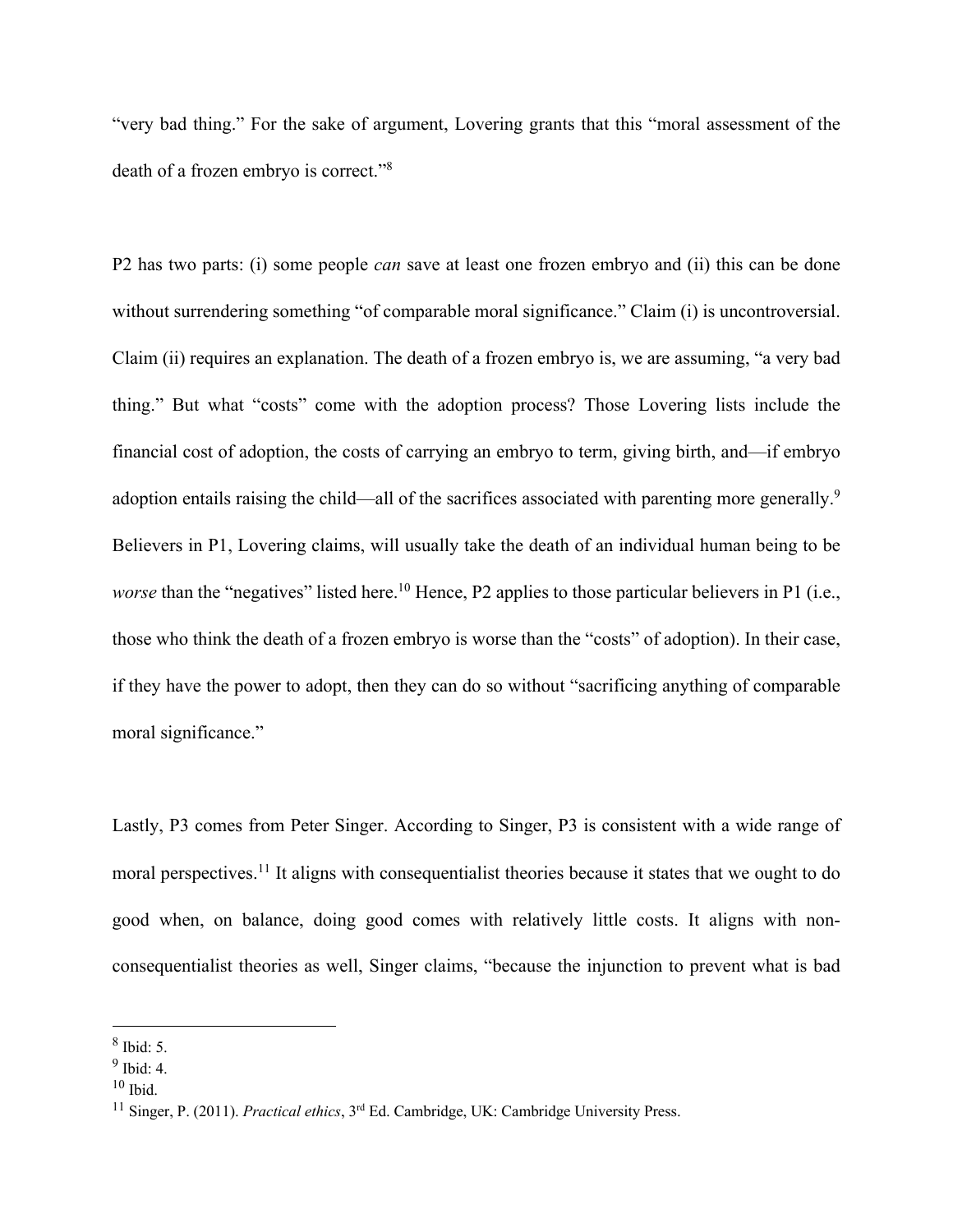applies only when nothing comparably significant is at stake. Thus the principle cannot lead to the kinds of actions of which non-consequentialists strongly disapprove."<sup>12</sup> In other words, should the non-consequentialist maintain that certain actions (e.g., adultery) are wrong, then when faced with the option of (a) saving a life, but violating one's core moral commitments or (b) failing to save a life, but maintaining one's core moral commitments, P3 permits them to select (b).

Consequently, P1-P3, *if accepted*, together imply Lovering's conclusion—that at least *some* people are obligated to adopt at least one frozen embryo.

#### **THE ABSURDITY CHARGE**

Before examining the moral argument in detail, we will briefly address Lovering's absurdity charge; we have noted that Lovering suggests that the moral argument might serve "as a *reductio ad absurdum* of sorts against" P1.<sup>13</sup> Clearly, he thinks the conclusion of the moral argument is absurd—that some people are obligated to adopt frozen embryos. But why think these types of moral obligation are absurd? There is nothing logically incoherent about them—they do not generate any contradiction. Lovering himself notes there are several organisations dedicated to adopting these embryos, which implies there are some people who believe this obligation is actionable, and clearly not absurd.

<sup>12</sup> Ibid: 199.

 $13$  Lovering (2019), op. cit. note 2, p. 2.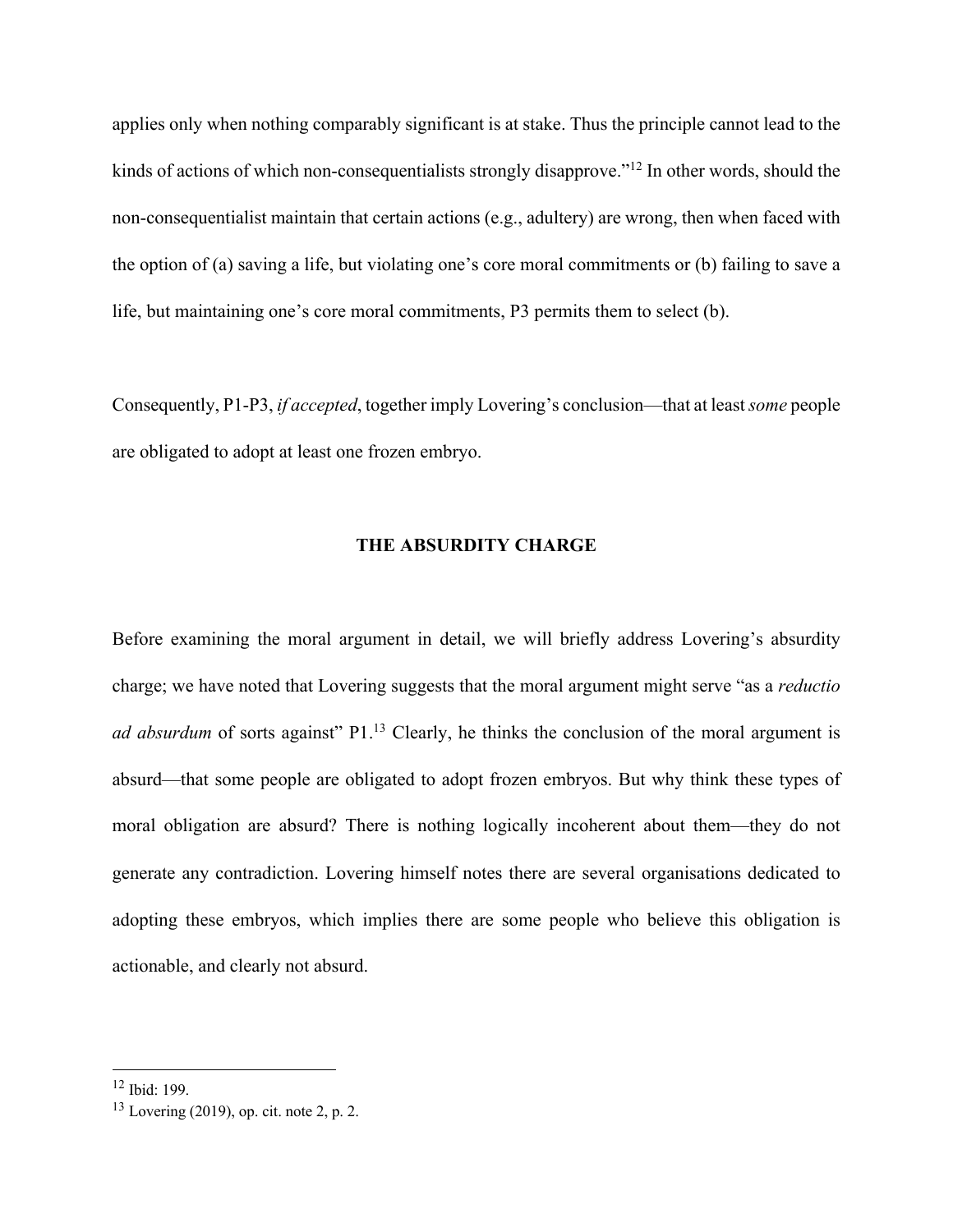As far as practices go today, adopting and gestating such an embryo may be perceived as *wildly inconvenient*. However, Lovering himself vigorously defends P3 against objections that its implications are too demanding or impractical<sup>14</sup>, and so perhaps he has another objection in mind. Either way, if there is a genuine absurdity that arises from P1, Lovering will need to articulate exactly what it is. Until then, we reject the notion that the moral argument is a *reductio* of views that accept P1 (e.g., the substance view).

#### **WHAT OBLIGATIONS DO P1 PROPONENTS HAVE?**

Lovering is clear that his moral argument is aimed at those who believe P1 (i.e., those who believe that the death of a frozen embryo is a very bad thing) and so, we will examine the obligations P1 believers should be willing to accept with regard to frozen embryos. Lovering claims in P2 that "via embryo adoption, it is in some people's power to prevent the death of at least one frozen embryo without thereby sacrificing anything of comparable moral significance."<sup>15</sup> He cites the Lims as an example—a couple who made considerable sacrifices to adopt and gestate two frozen embryos that would otherwise have been discarded.<sup>16</sup> However, the Lims only demonstrate that the first part of P2 is true—clearly, it is in some people's power to prevent the death of at least one frozen embryo. As noted above, this is an uncontroversial claim—it seems likely that many people, including the parents of frozen embryos, also have the power to prevent the death of at least one frozen embryo.

<sup>14</sup> Ibid: 7.

<sup>15</sup> Ibid: 2.

 $16$  Ibid: 4.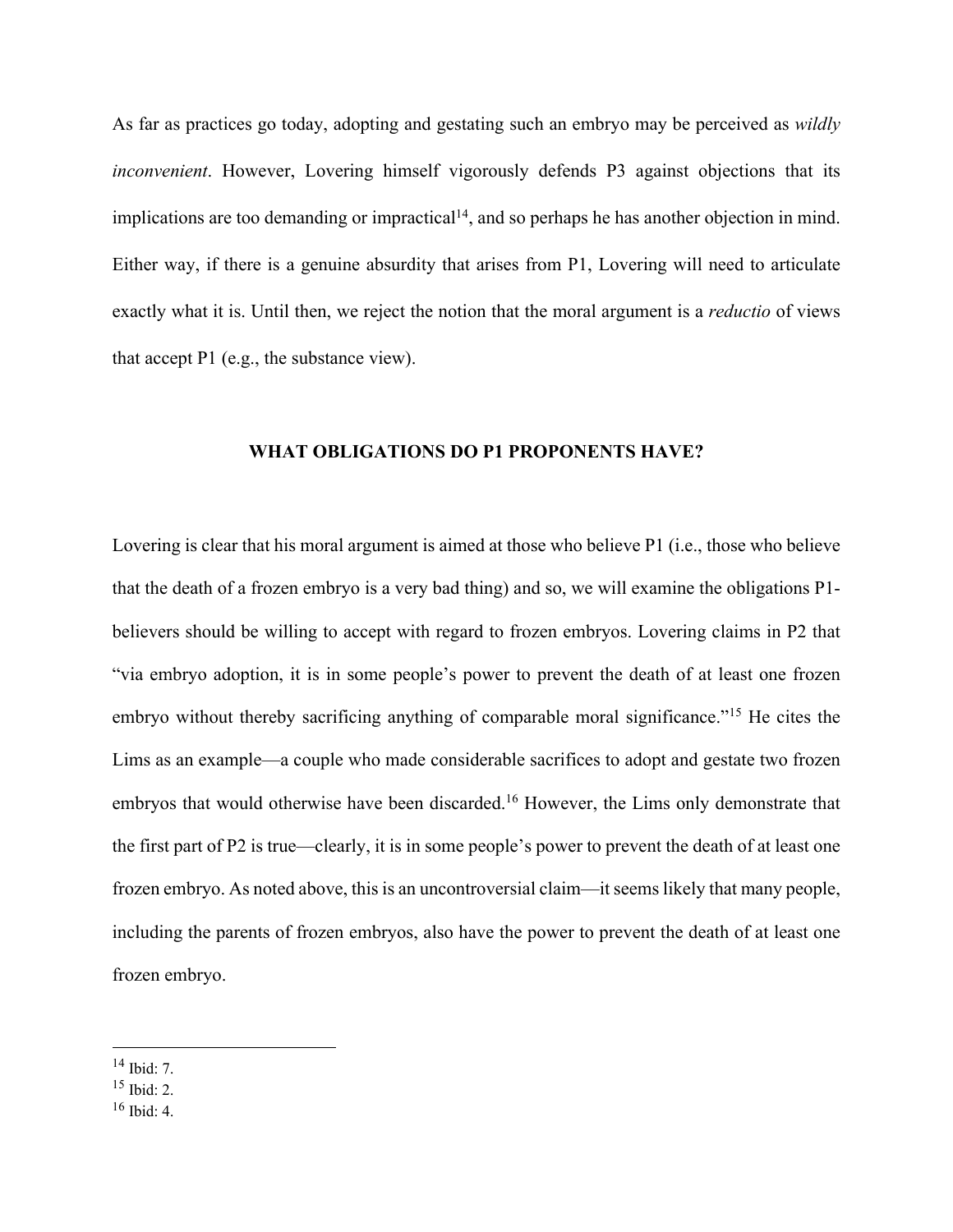The more pertinent part of P2 is Lovering's implication that the moral sacrifices associated with gestating a frozen embryo are not comparable to the moral significance of preventing the death of a frozen embryo. We will grant that for P1-believers, this is also uncontroversial. What Lovering does not consider, however, is the *opportunity cost* of the sacrifices that are required for embryo adoption. Recalling from P1 that the primary obligation is to prevent the death of frozen embryos, perhaps *adopting* a frozen embryo is not the most effective approach to doing so. Presumably, most frozen embryos are discarded because the parents already have successfully had the children they desired or have given up on further attempts at IVF, and no longer wish to pay the storage costs of their surplus embryos.<sup>17</sup> Rather than P1-believers gestating and adopting these embryos, in the short-term a more cost-effective approach might be to sponsor their storage, while also lobbying to change laws as discussed below. The lives of many more embryos could be extended with such a strategy, in comparison to direct adoption. Of course, eventually these embryos will need to be adopted, but this could buy time to judge the efficacy of other strategies to reduce the supply of frozen embryos and encourage adoption. The point remains, however, that immediate adoption may not be the most cost-effective means of saving frozen embryos.

Given the widespread and growing use of IVF, it seems that the supply of surplus frozen embryos in the future will be inexhaustible.18 It seems far more conducive to the goal of preventing deaths to act in ways that will reduce or eliminate the *supply* of frozen embryos. For example, laws could

<sup>&</sup>lt;sup>17</sup>ReproTech—a company that specializes in long-term embryo storage—estimates that storage fees range from \$350-\$1,000 per year, depending on the facility. See ReproTech, Ltd. (2020). Embryo storage. URL = https://www.embryostorage.com/costs/<br><sup>18</sup> Ferraretti, A. P., Nygren, K., Andersen, A. N., de Mouzon, J., Kupka, M., ... Calhaz-Jorge, C. (2017). Trends

over 15 years in ART in Europe: an analysis of 6 million cycles. *Human Reproduction Open*, 2017(2): 1-10.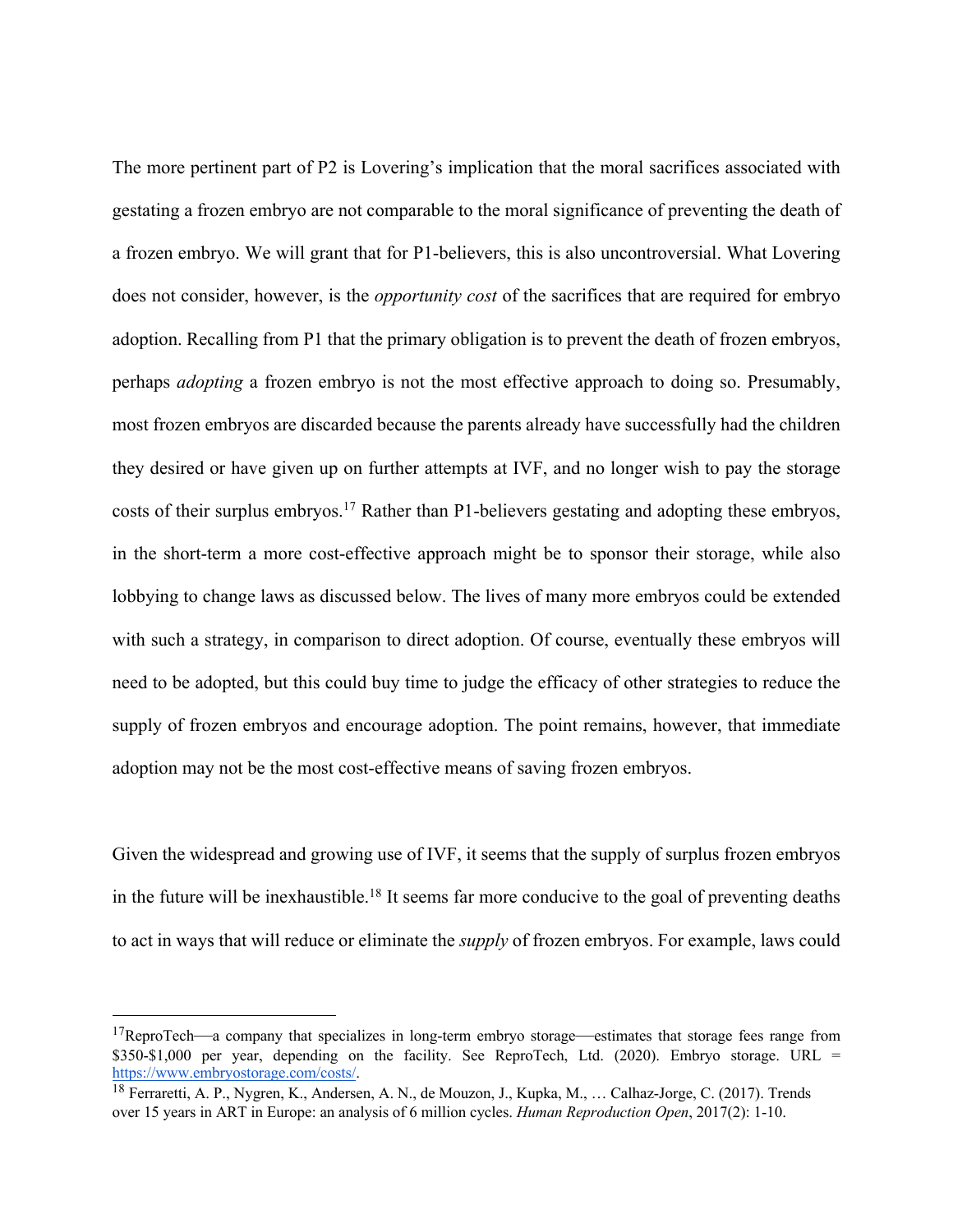be lobbied for that would prevent or discourage excess embryos being produced by IVF clinics, together with laws that prevent the destruction of surplus embryos, which if enacted, would remove the immediate threat of their disposal.19 Other possibilities include holding parents responsible for their embryos and requiring that excess embryos are made available for adoption. This latter point is especially pertinent if Lovering is correct that "only 6% of couples donate their excess embryos."20 If this figure is correct, then the vast majority of parents are merely potential (i.e., not actual) donors (and so, this is something the P1-believer might work to change).

Technology should also be considered—ectogenesis is developing rapidly<sup>21</sup>, and it may be that in a few years it is possible to gestate surplus embryos without requiring a human uterus. Of course, there may be ethical issues with doing so, but nonetheless, ectogenesis is a possibility well worth exploring because it promises to remove the physical sacrifices required by gestation away from prospective adoptive parents. Also, intercountry adoption is rapidly declining and may eventually be curtailed<sup>22</sup>, presumably making adoption more difficult and strengthening demand. It is likely there will be little difficulty finding adoptive parents for surplus embryos gestated via ectogenesis. Consequently, P1-believers could cultivate an interest in this area and perhaps sponsor its

 $19$  These types of laws are not without precedent either. Italy, for example, enacted legislation that "limited the number of embryos created during IVF to a maximum of three and required that all viable embryos be transferred into the patient's uterus so no embryos would be stored or destroyed." See Bayefsky, M.J. (2016). Comparative preimplantation genetic diagnosis policy in Europe and the USA and its implications for reproductive tourism. *Reproductive Biomedicine and Society Online* 3: 41-47, p. 42. Germany's 1991 Embryo Protection law included the same types of restrictions, though it has recently been relaxed to allow for the use of PGD. See Bock von Wülfingen, B. (2016). Contested change: how Germany came to allow PGD. *Biomedicine and Society Online* 3: 60-7.

 $20$  Lovering (2019), op. cit. note 2, p. 1, n. 3.

 $^{21}$  Usuda, H., Watanabe, S., Saito, M., Sato, S., Musk, G., Fee, E... Kemp, M. W. (2019). Successful use of an artificial placenta to support extremely preterm ovine fetuses at the border of viability. *American Journal of Obstetrics and Gynecology*, 221(69), e1–17.

<sup>22</sup> Selman, P. (2012). The global decline of intercountry adoption: what lies ahead? *Social Policy and Society*, 11(3), 381–397.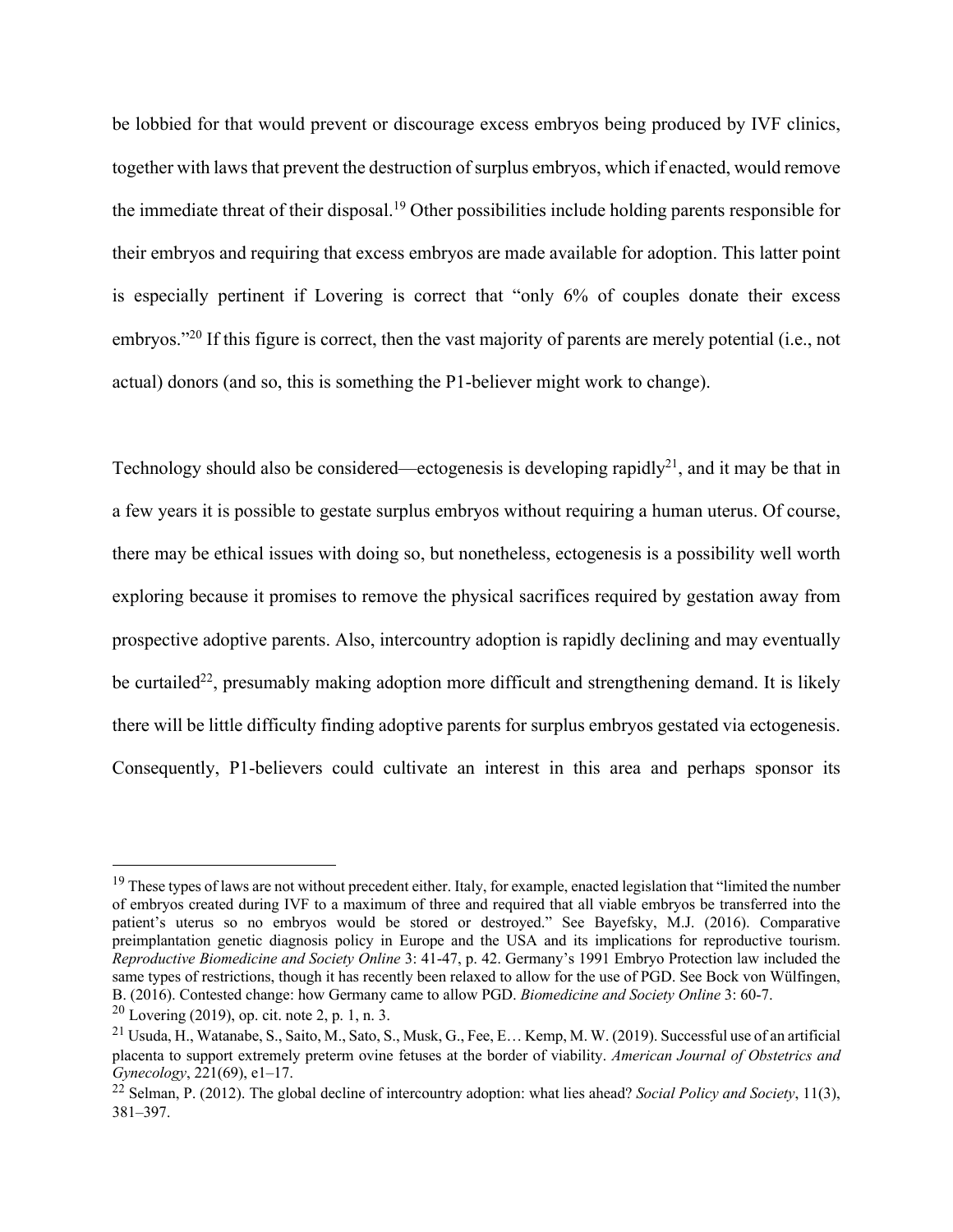development in some way.23 Additionally, given Lovering's claim that the likelihood of live birth following IVF is low (36%), it may actually save *more* lives if the P1-believer advocates for keeping excess embryos frozen until technology improves (and raises the likelihood to much more favorable levels).

Emphasizing the importance of saving as many frozen embryos as possible raises a broader issue with regard to obligations towards embryos—P1-believers will generally also hold to a more general premise, which we will call P0: the death of an embryo is a very bad thing. A frozen embryo is but one category of human embryo in danger of losing its life. As Blackshaw and Rodger note, over 50 million embryos (and fetuses) are killed annually via induced abortion, and even more spontaneously abort, dwarfing the numbers of frozen embryos that are discarded annually.<sup>24</sup> P0-believers will surely consider that they have obligations to *all* embryos, and as Blackshaw and Rodger argue, efforts to prevent their deaths should be strategically directed to where they are most effective.

This casts considerable doubt on P2—adopting a frozen embryo with all the attendant costs and time commitment may well mean sacrificing resources that could otherwise have been directed to combating induced abortion or spontaneous abortion, in addition to the strategies we have already discussed apart from adoption to deal with the frozen embryo problem. Importantly, these embryos are in far more imminent danger of losing their lives, as frozen embryos can seemingly be kept

 $^{23}$  For more on the claim that (from the perspective of P1-believers) ectogenesis may be worth pursuing, see Kaczor, C. (2015). *The ethics of abortion: women's rights, human life, and the question of justice*, 2<sup>nd</sup> Ed. New York: Routledge, pp. 245ff, and Simkulet, W. (2019). Abortion and ectogenesis: moral compromise. *Journal of Medical Ethics* [Epub ahead of print: 19 Sept 2019], DOI: 10.1136/medethics-2019-105676.

<sup>&</sup>lt;sup>24</sup> Blackshaw, B.P. and Rodger, D. (2019). The problem of spontaneous abortion: is the pro-life position morally monstrous? *The New Bioethics* 25(*2*), pp. 332-48.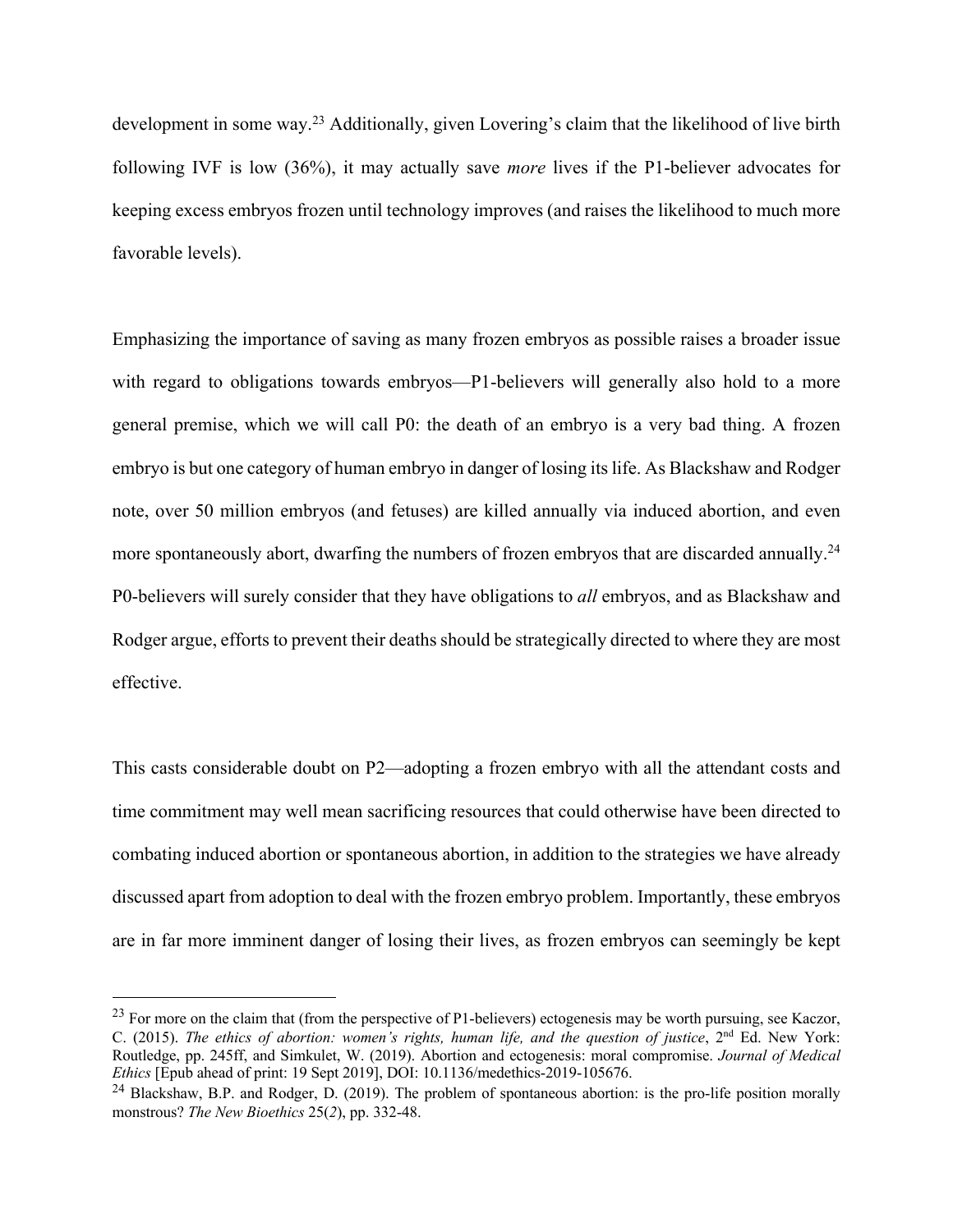viable almost indefinitely.25 Each embryo lost to induced and spontaneous abortion is certainly of comparable moral significance to each frozen embryo, but their far greater numbers entail that these issues are of much important moral significance. Indeed, Lovering himself argues that P0 believers are morally obligated to act on the issue of spontaneous abortion.<sup>26</sup>

But why stop at saving embryos? P0- and P1-believers surely also believe that other human beings are of comparable moral significance. For example, imagine P1-believers buy into the "effective altruism" that lies in the background of P3. Singer's "effective altruism" emphasizes the importance of doing the most good that one can do with one's resources.27 Returning to Lovering's argument, he notes that the cost of embryo adoption is somewhere around \$8,000.28 GiveWell reports that as of November 2016, the median cost of saving one life via the Against Malaria Foundation is \$3,162 (ranging from \$532-\$7,179 in individual cases).<sup>29</sup> The P1-believer, therefore, has a choice: Spend \$8,000 to save no more than one life (via embryo adoption) or spend that same \$8,000 to save as many as 15 lives (via charitable donation). Effective altruism—indeed, *P3 itself*—makes it clear what the P1-believer should do here: Donate rather than adopt. This does not imply that the P1-believer thinks embryos are not persons (or not valuable). It simply operates on the assumption that each life counts equally. And fifteen is greater than one. Hence, saving up to fifteen lives is the better course of action than saving one life (at most).

<sup>25</sup> Yuan, Y., Mai, Q., Ma, J., Deng, M., Xu, Y., Zhuang, G., & Zhou, C. (2018). What was the fate of human embryos following long-term cryopreservation (≥12 years) and frozen embryo transfer? *Human Reproduction*, 34(1), 52–55.  $26$  Lovering (2013), op. cit. note 1 and Lovering (2017), op. cit. note 1.

<sup>27</sup> Singer, P. (2015). *The most good you can do: how effective altruism is changing ideas about living ethically*. New Haven and London: Yale University Press.

 $28$  Lovering (2019), op. cit. note 2, p. 3 n. 14.

<sup>&</sup>lt;sup>29</sup> GiveWell (2017). Cost-effectiveness. URL = https://www.givewell.org/how-we-work/our-criteria/costeffectiveness.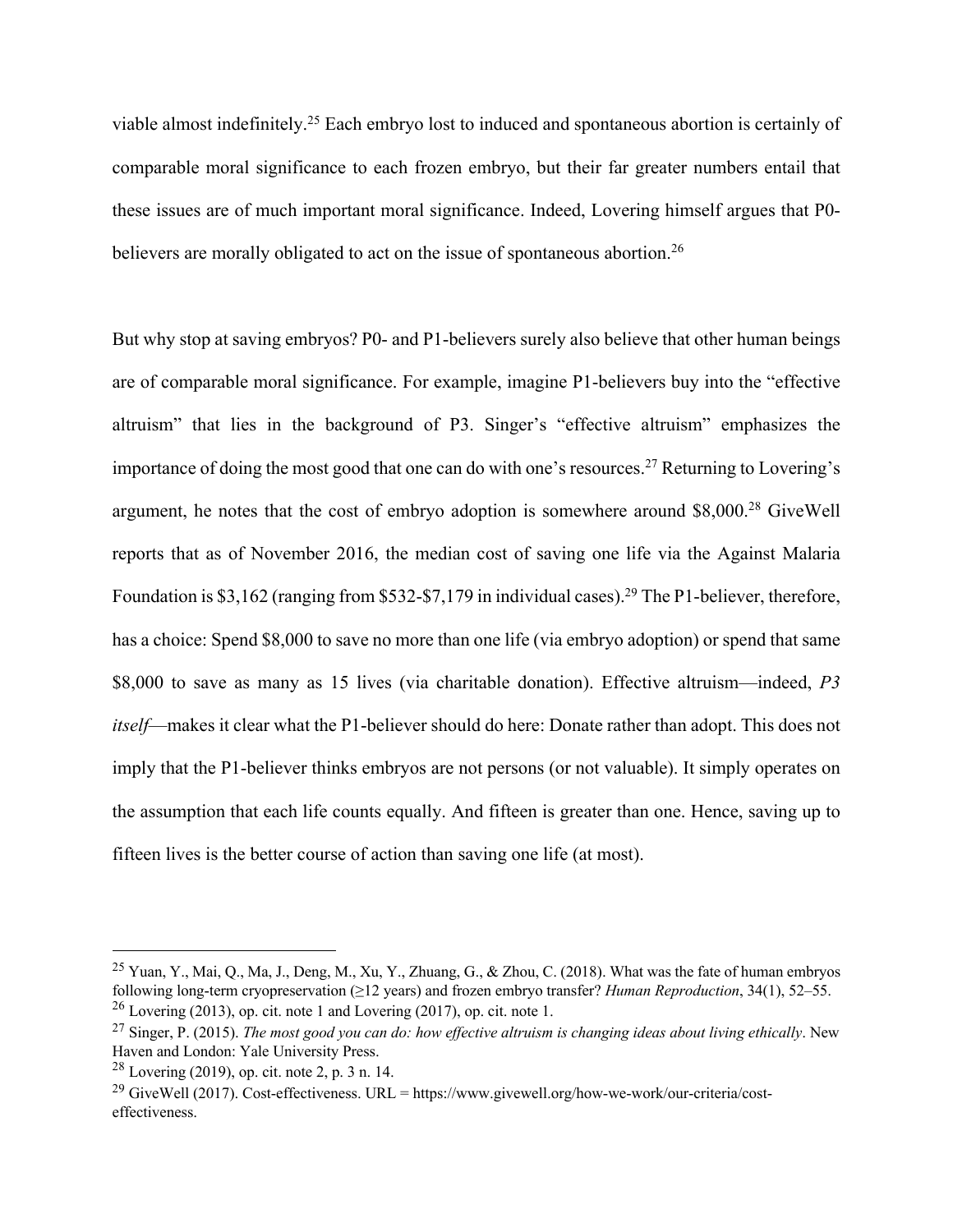This problem becomes worse for Lovering when we recall his claim that "the likelihood of a successful birth via IVF is low (around 36%)."<sup>30</sup> Assuming Lovering is right, the P1-believer really has a choice between spending \$8,000 on a 36% chance to save (at most) one life, or spending \$8,000 on a *much* higher chance of saving between one and fifteen lives.<sup>31</sup> Again, if someone accepts P3, it is abundantly clear what they must do: Donate, rather than adopt. As such, Lovering's claim that P1-believers ought to adopt embryos—because doing so does not require that they sacrifice anything of comparable moral significance—is patently false.

#### **CONCLUSION**

We have agreed with Lovering that some people who believe that the death of a frozen embryo is a very bad thing have the power to prevent the death of at least one frozen embryo via embryo adoption. We have denied, however, that they can do so without thereby sacrificing anything of comparable moral significance. We have shown that there are numerous other strategies for saving frozen embryos that are likely to be far more effective. We have also noted that those who believe the death of a frozen embryo is a very bad thing are likely to also believe that the deaths of embryos by induced abortion or spontaneously abortion are also a very bad thing—and so these far greater numbers of deaths must also be considered when determining moral obligations. Finally, the costs of embryo adoption may be such that these resources are better directed to saving the lives of

 $30$  Lovering (2019), op. cit. note, 2, p. 4.

 $31$  The Against Malaria Foundation, for example, reports that "even with holes" malaria nets—which cost only \$2.00 apiece—are "99% effective." Furthermore, they estimate that for "every 100-1,000 nets we put over heads and beds, one child doesn't die." Based on their estimates, therefore, this means that (approximately) for every \$200-\$2,000 spent, one child doesn't die. Thus, even in the worst case scenario, the P1-believer may suppose their \$8,000 will save somewhere around four lives if donated (as opposed to securing a *fraction of a chance* at saving one life, if embryo adoption is pursued). See, Against Malaria Foundation (2020). Why nets? URL = https://www.againstmalaria.com/WhyNets.aspx.